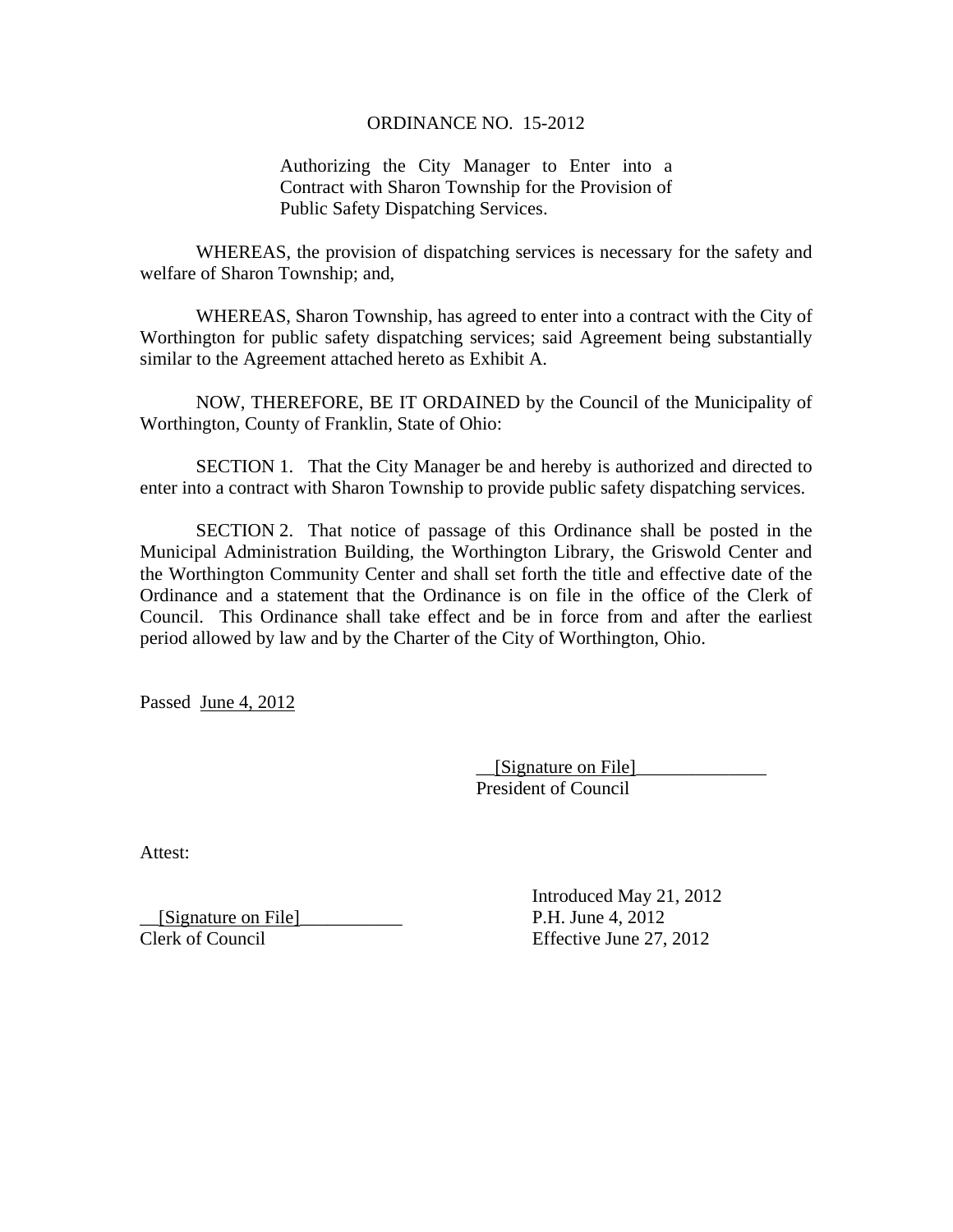## **AGREEMENT**

THIS AGREEMENT is entered into as of this  $\lambda$  day of May 2012 by and between the City of Worthington, Ohio, hereinafter referred to as the "City" and the Sharon Township Board of Trustees, of Franklin County, Ohio, hereinafter referred to as the "Township".

## **WITNESSETH**

WHEREAS, the Township is desirous of acquiring, and the City is willing to provide, radio dispatch services for the Police Department of said Township by Titles 5 and 7 of the Ohio Revised Code.

NOW, THEREFORE, in consideration of the promises and covenants herein set forth, the City and the Township hereby agree as follows:

Basic Services. The City shall provide twenty-four (24) hour dispatching services 1. for Police Department calls received by the Township. For purposes of this Agreement, a Police Department call is defined as a telephone or other message requesting police service, which message is subsequently dispatched by radio or other means to a Township officer for response. A separate dispatch record of Police Department calls will be maintained by the City to provide a record of dispatch and response services. The use of the City Records Bureau, L.E.A.D.S., and a dedicated telephone line are among the services rendered to the Township under this Agreement.

The City will also provide dispatch services for the Township road crew as long as the frequency 155.880 and 154.995 MHz licensed to Sharon Township is operational. If those frequencies would cease to exist, the Township would be responsible for all costs associated with any frequency change or upgrades.

- Optional Services. The City may provide, upon request, access to the a. Mobile Client with LEADS query capabilities from the field for an additional fee. The City will provide IT support for the mobile software and any other software that affects the mobile client.
- Fee for Services. During calendar year 2012, the fee to be paid by the Township  $2.$ to the City for basic dispatch service provided hereunder shall be \$2,083.33 per month for each full calendar month during which Services are rendered. The first monthly fee shall be due and payable on January 15, 2012 and each subsequent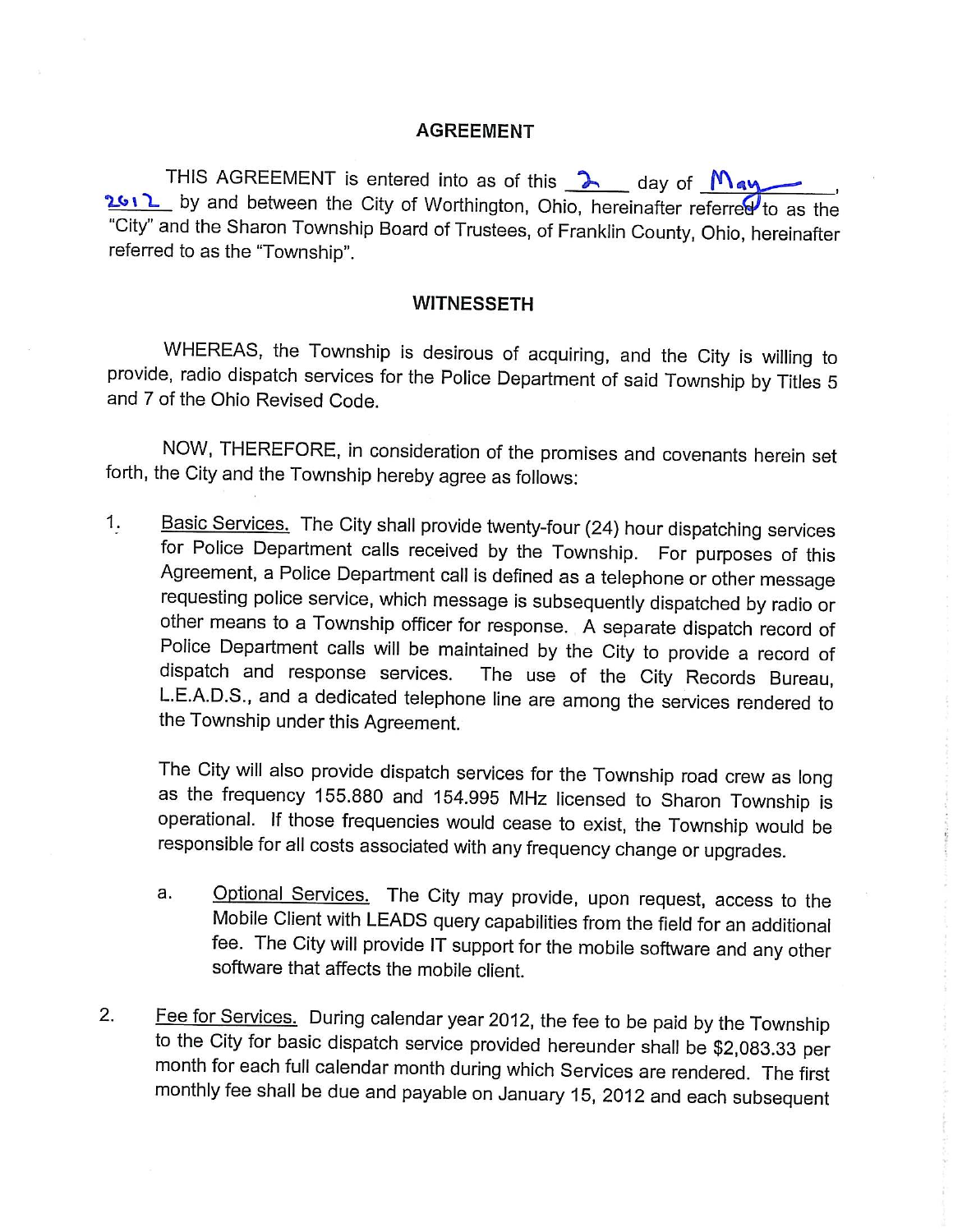monthly fee shall be due and payable on or before the 15<sup>th</sup> day of each month. Beginning in calendar year 2013 and continuing for each calendar year thereafter, the City may increase the monthly fee payable during a calendar year. Written notice of the increase shall be given to the Township specifying the new monthly fee. At no time will the fee increase by more than three percent (3%) in a calendar year. The basic dispatch service fee does not include access to the mobile client. The fees will be retroactive to January 1, 2012 for services provided regardless of adoption date.

- Fees for Optional Services. If the mobile client option is selected, the a. township will be responsible for the yearly license fee and any software costs charged by the vendor to the City. The costs will be reviewed on a yearly basis and the fee paid in a lump sum by January 15<sup>th</sup> of the contract year.
- 3. Township Responsibilities. The Township shall obtain mobile and portable radios to be utilized on the City Police Communications System. The Township shall maintain such radios and pay the cost of changing the Township radios to the template of the City Police radios. The Township shall provide all maintenance to radio equipment purchased by it. All expenses associated with the installation and continuing maintenance of the dedicated telephone line shall be borne by the Township.
	- Township Responsibilities for Optional Services. The Township shall a. maintain and bear the cost of a compatible wireless connection to the mobile message switch. The Township must provide antivirus software approved by the City. The Township shall obtain mobile data computers that are compatible with the Mobile Client software. The Township shall be responsible for all hardware costs and maintenance associated with the mobile data computers.
- $4.$ Term and Cancellation. This Agreement shall commence on January 1, 2012 and shall continue in effect thereafter until terminated. Either party may terminate this Agreement by giving at least one hundred and eighty (180) days prior written notice to the other party of such party's desire to terminate this Agreement and specifying the date of termination.
- 5. Notices. Any notice required under this Agreement shall be deemed to have been given to each party if sent by regular mail to the following addresses: